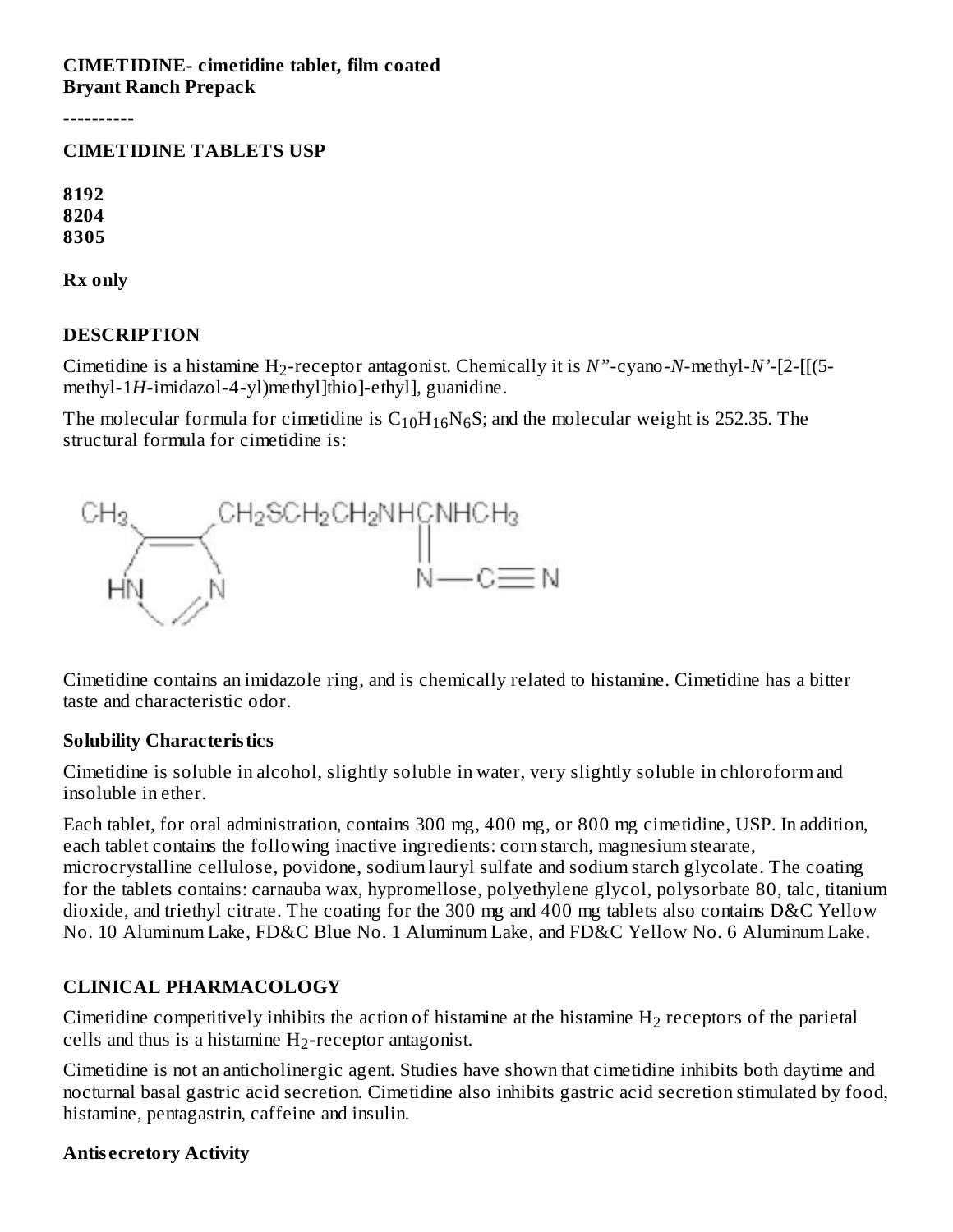## *1) Acid Secretion*

#### *Nocturnal*

Cimetidine 800 mg orally at bedtime reduces mean hourly  $H^+$  activity by greater than 85% over an eight-hour period in duodenal ulcer patients, with no effect on daytime acid secretion. Cimetidine 1600  $\rm m\bar{g}$  orally at bedtime produces 100% inhibition of mean hourly  $\rm H^+$  activity over an eight-hour period in duodenal ulcer patients, but also reduces  $H^+$  activity by 35% for an additional five hours into the following morning. Cimetidine 400 mg twice daily and 300 mg four times daily decrease nocturnal acid secretion in a dose-related manner, i.e., 47% to 83% over a six- to eight-hour period and 54% over a nine-hour period, respectively.

#### *Food stimulated*

During the first hour after a standard experimental meal, oral cimetidine 300 mg inhibited gastric acid secretion in duodenal ulcer patients by at least 50%. During the subsequent two hours cimetidine inhibited gastric acid secretion by at least 75%.

The effect of a 300 mg breakfast dose of cimetidine continued for at least four hours and there was partial suppression of the rise in gastric acid secretion following the luncheon meal in duodenal ulcer patients. This suppression of gastric output was enhanced and could be maintained by another 300 mg dose of cimetidine given with lunch.

In another study, cimetidine 300 mg given with the meal increased gastric pH as compared with placebo.

|         | $10010 + 10110$ and $000$ and $011$ |     |
|---------|-------------------------------------|-----|
|         | <b>Cimetidine Placebo</b>           |     |
| 1 hour  | 3.5                                 | 2.6 |
| 2 hours | 3.1                                 | 1.6 |

#### **Table 1. Mean Gastric pH**

## *24-Hour mean H activity +*

 $3 \text{ hours}$   $3.8$  | 1.9  $4 \text{ hours}$  6.1 2.2

Cimetidine 800 mg at bedtime, 400 mg twice daily and 200 mg four times daily all provide a similar, moderate (less than 60%) level of 24-hour acid suppression. However, the 800 mg at bedtime regimen exerts its entire effect on nocturnal acid, and does not affect daytime gastric physiology.

#### *Chemically stimulated*

Oral cimetidine significantly inhibited gastric acid secretion stimulated by betazole (an isomer of histamine), pentagastrin, caffeine and insulin as follows:

| <b>Stimulant</b> | <b>Stimulant Dose</b>                                          | <b>Cimetidine</b>     | % Inhibition                                              |
|------------------|----------------------------------------------------------------|-----------------------|-----------------------------------------------------------|
| Betazole         | $1.5 \text{ mg/kg}$ (sc)                                       | $300 \text{ mg}$ (po) | 85% at 2 ½ hours                                          |
|                  | Pentagastrin $6 \text{ mcg/kg/hr}$ (iv)                        |                       | $100$ mg/hr (iv) 60% at 1 hour                            |
| Caffeine         | $5 \text{ mg/kg/hr}$ (iv)                                      |                       | $ 300 \text{ mg (po)}   100\% \text{ at } 1 \text{ hour}$ |
| Insulin          | $[0.03 \text{ units/kg/hr (iv)}]$ 100 mg/hr (iv) 82% at 1 hour |                       |                                                           |

#### **Table 2**

When food and betazole were used to stimulate secretion, inhibition of hydrogen ion concentration usually ranged from 45 to 75% and the inhibition of volume ranged from 30 to 65%.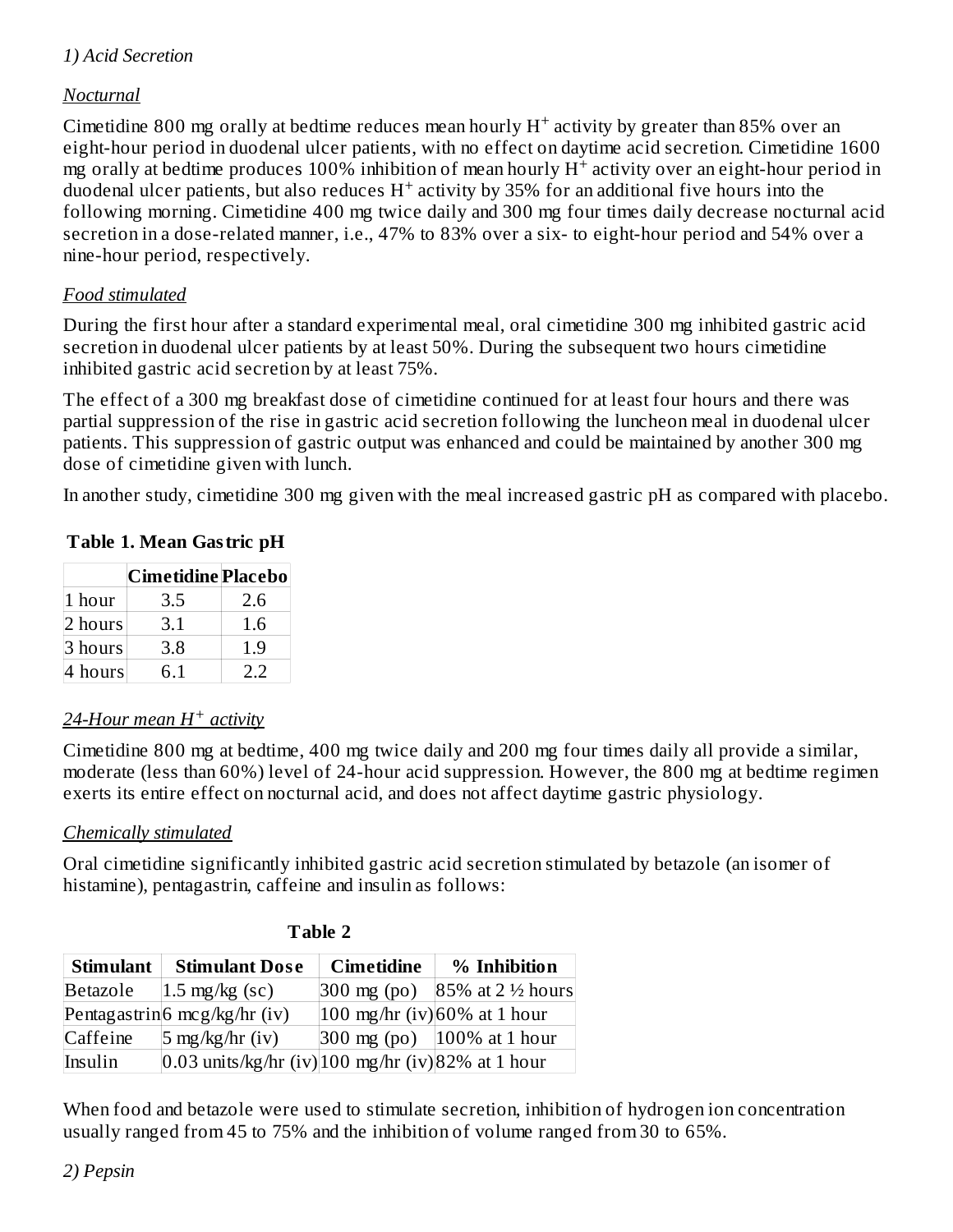Oral cimetidine 300 mg reduced total pepsin output as a result of the decrease in volume of gastric juice.

### *3) Intrinsic Factor*

Intrinsic factor secretion was studied with betazole as a stimulant. Oral cimetidine 300 mg inhibited the rise in intrinsic factor concentration produced by betazole, but some intrinsic factor was secreted at all times.

## **Other**

### *Lower Esophageal Sphincter Pressure and Gastric Emptying*

Cimetidine has no effect on lower esophageal sphincter (LES) pressure or the rate of gastric emptying.

### *Pharmacokinetics*

Cimetidine is rapidly absorbed after oral administration and peak levels occur in 45 to 90 minutes. The half-life of cimetidine is approximately 2 hours. Blood concentrations remain above that required to provide 80% inhibition of basal gastric acid secretion for 4 to 5 hours following a dose of 300 mg.

The principal route of excretion of cimetidine is the urine. Following oral administration, the drug is extensively metabolized, the sulfoxide being the major metabolite. Following a single oral dose, 48% of the drug is recovered from the urine after 24 hours as the parent compound.

## **Clinical Trials**

## *Duodenal Ulcer*

Cimetidine has been shown to be effective in the treatment of active duodenal ulcer and, at reduced dosage, in maintenance therapy following healing of active ulcers.

## *Active duodenal ulcer*

Cimetidine accelerates the rate of duodenal ulcer healing. Healing rates reported in U.S. and foreign controlled trials with oral cimetidine are summarized below, beginning with the regimen providing the lowest nocturnal dose.

| Regimen | $300$ mg                                           | $400$ mg | $ 800 \text{ mg}$   1600 mg |     |  |
|---------|----------------------------------------------------|----------|-----------------------------|-----|--|
|         | four times daily twice daily at bedtime at bedtime |          |                             |     |  |
| week 4  | 68%                                                | 73%      | 80%                         | 86% |  |
| week 6  | 80%                                                | 80%      | 89%                         | -   |  |
| week 8  | -                                                  | 92%      | 94%                         | -   |  |

#### **Table 3. Duodenal Ulcer Healing Rates with Various Oral Cimetidine Dosage Regimens \***

\* Averages from controlled clinical trials.

A U.S., double-blind, placebo-controlled, dose-ranging study demonstrated that all once-daily at bedtime cimetidine regimens were superior to placebo in ulcer healing and that cimetidine 800 mg at bedtime healed 75% of patients at four weeks. The healing rate with 800 mg at bedtime was significantly superior to 400 mg at bedtime (66%) and not significantly different from 1600 mg at bedtime (81%).

In the U.S. dose-ranging trial, over 80% of patients receiving cimetidine 800 mg at bedtime experienced nocturnal pain relief after one day. Relief from daytime pain was reported in 70% of patients after two days. As with ulcer healing, the 800 mg at bedtime dose was superior to 400 mg at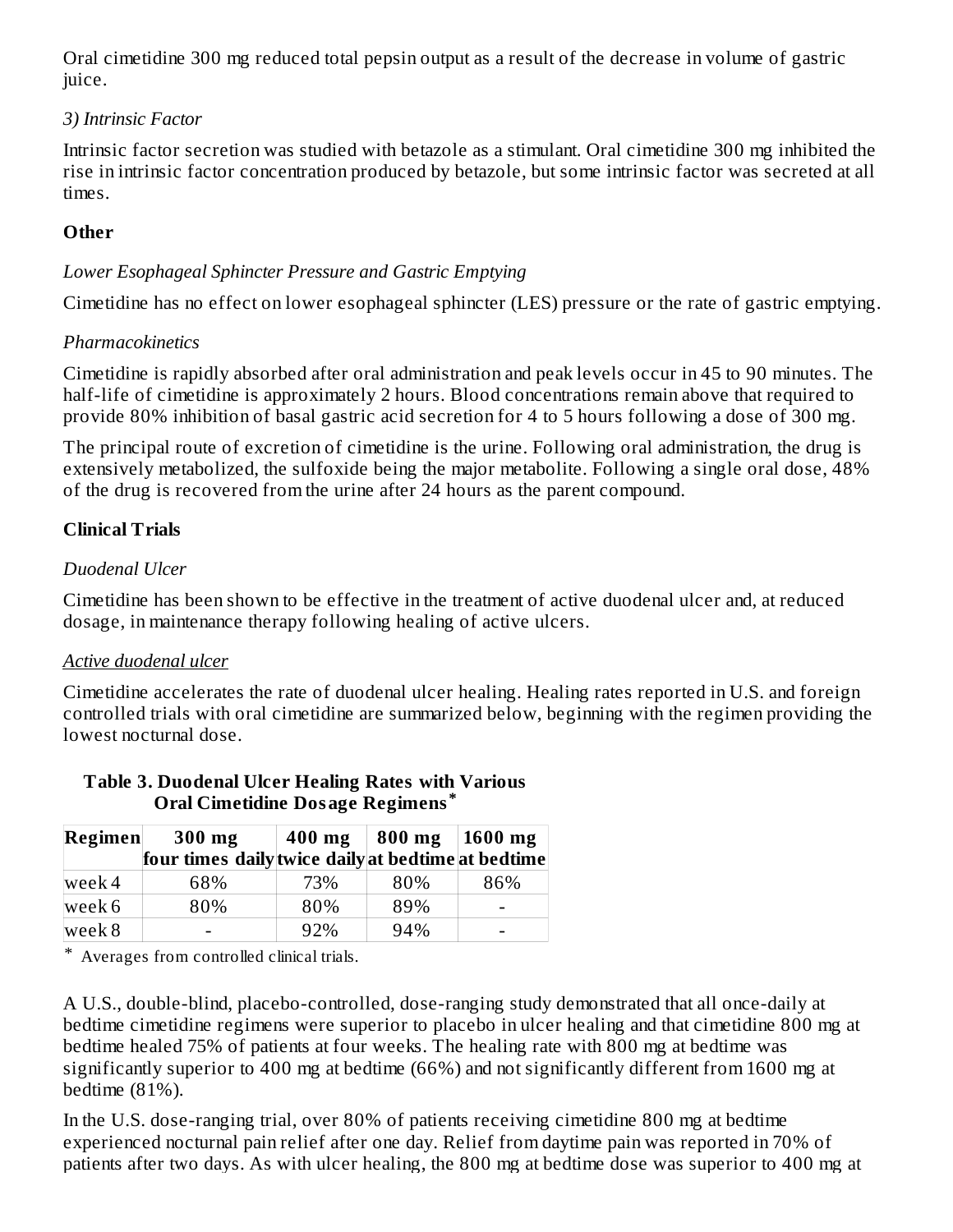bedtime and not different from 1600 mg at bedtime.

In foreign, double-blind studies with cimetidine 800 mg at bedtime, 79 to 85% of patients were healed at four weeks.

While short-term treatment with cimetidine can result in complete healing of the duodenal ulcer, acute therapy will not prevent ulcer recurrence after cimetidine has been discontinued. Some follow-up studies have reported that the rate of recurrence once therapy was discontinued was slightly higher for patients healed on cimetidine than for patients healed on other forms of therapy; however, the cimetidine-treated patients generally had more severe disease.

## *Maintenance therapy in duodenal ulcer*

Treatment with a reduced dose of cimetidine has been proven effective as maintenance therapy following healing of active duodenal ulcers.

In numerous placebo-controlled studies conducted worldwide, the percent of patients with observed ulcers at the end of one year's therapy with cimetidine 400 mg at bedtime was significantly lower (10% to 45%) than in patients receiving placebo (44% to 70%). Thus, from 55% to 90% of patients were maintained free of observed ulcers at the end of one year with cimetidine 400 mg at bedtime.

Factors such as smoking, duration and severity of disease, gender, and genetic traits may contribute to variations in actual percentages.

Trials of other anti-ulcer therapy, whether placebo-controlled, positive-controlled or open, have demonstrated a range of results similar to that seen with cimetidine.

## *Active Benign Gastric Ulcer*

Cimetidine has been shown to be effective in the short-term treatment of active benign gastric ulcer.

In a multicenter, double-blind U.S. study, patients with endoscopically confirmed benign gastric ulcer were treated with cimetidine 300 mg four times a day or with placebo for six weeks. Patients were limited to those with ulcers ranging from 0.5 to 2.5 cm in size. Endoscopically confirmed healing at six weeks was seen in significantly<sup>a</sup> more cimetidine-treated patients than in patients receiving the placebo, as shown below:

#### **Table 4. Rate of Endos copically Confirmed Gastric Ulcer Healing**

|                                                           | <b>Cimetidine</b>                                                     | <b>Placebo</b> |
|-----------------------------------------------------------|-----------------------------------------------------------------------|----------------|
| week 2                                                    | $\left  \frac{14}{63} \left( \frac{22}{6} \right) \right $ 7/63 (11%) |                |
| total at week $6 43/65 (66%)$ <sup>*</sup> $ 30/67 (45%)$ |                                                                       |                |
| * $p < 0.05$                                              |                                                                       |                |

In a similar multicenter U.S. study of the 800 mg at bedtime oral regimen, the endoscopically confirmed healing rates were:

### **Table 5. Rate of Endos copically Confirmed Gastric Ulcer Healing**

|   |                                 | Cimetidine   Placebo                                    |  |
|---|---------------------------------|---------------------------------------------------------|--|
|   |                                 | total at week $6 63/83(76%)$ <sup>*</sup> $ 44/80(55%)$ |  |
| ∗ | $\circ$ $\circ$ $\circ$ $\circ$ |                                                         |  |

\*  $p = 0.005$ 

Similarly, in worldwide double-blind clinical studies, endoscopically evaluated benign gastric ulcer healing rates were consistently higher with cimetidine than with placebo.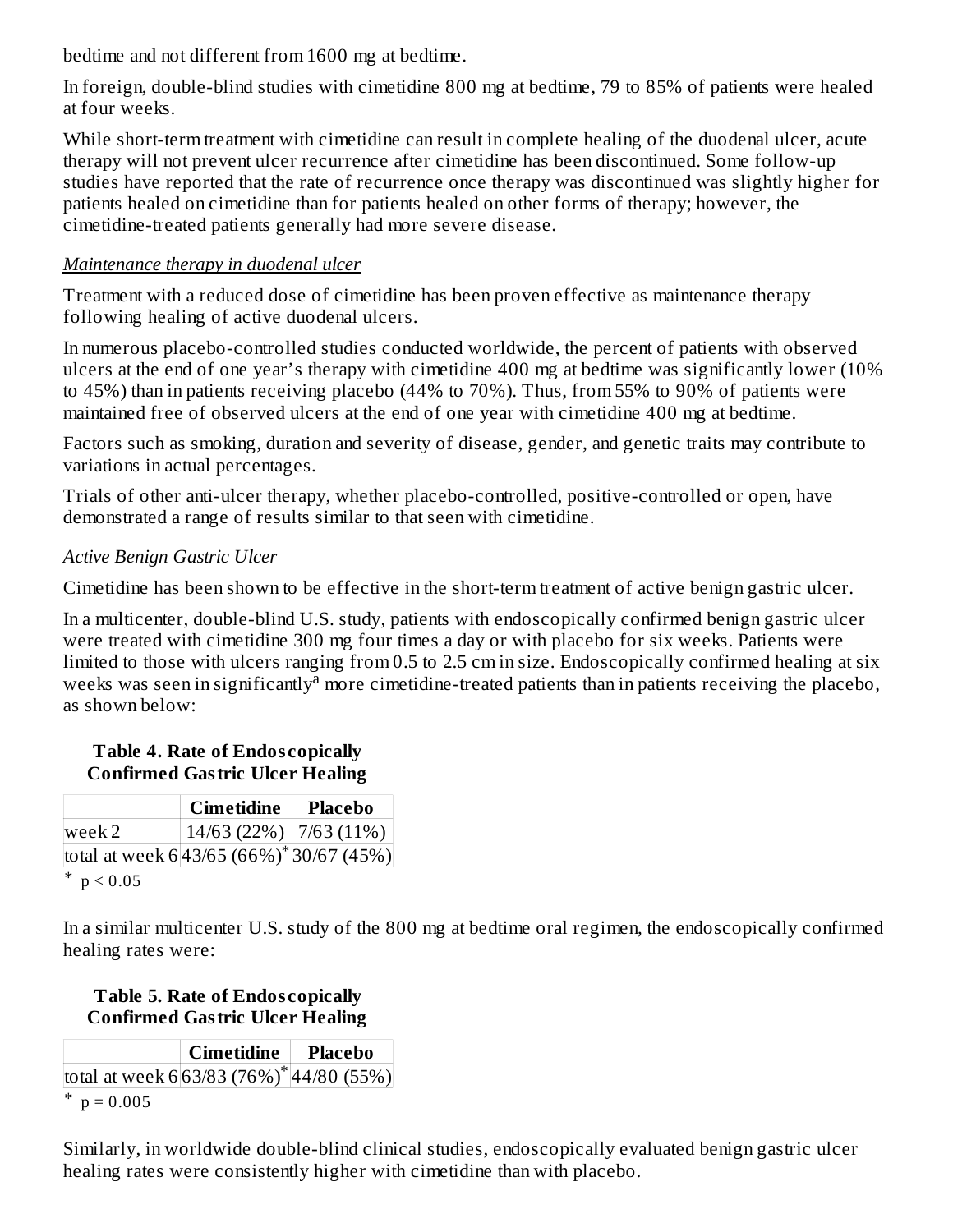#### **Gastroesophageal Reflux Dis eas e**

In two multicenter, double-blind, placebo-controlled studies in patients with gastroesophageal reflux disease (GERD) and endoscopically proven erosions and/or ulcers, cimetidine was significantly more effective than placebo in healing lesions. The endoscopically confirmed healing rates were:

| Table 6. Rate of Endoscopically Confirmed Healing of Erosions |
|---------------------------------------------------------------|
| and/or Ulcers                                                 |

| Trial          |         | Cimetidine<br>$(800 \text{ mg})$ | <b>Cimetidine</b><br>$(400$ mg<br>twice daily) four times daily) | <b>Placebo</b> | p-Value<br>$(800$ mg<br>twice daily vs<br>placebo) |
|----------------|---------|----------------------------------|------------------------------------------------------------------|----------------|----------------------------------------------------|
|                | Week 6  | 45%                              | 52%                                                              | 26%            | 0.02                                               |
|                | Week 12 | 60%                              | 66%                                                              | 42%            | 0.02                                               |
| $\overline{2}$ | Week 6  | 50%                              |                                                                  | 20%            | ${}_{0.01}$                                        |
|                | Week 12 | 67%                              |                                                                  | 36%            | ${}< 0.01$                                         |

In these trials cimetidine was superior to placebo by most measures in improving symptoms of day- and night-time heartburn, with many of the differences statistically significant. The four times daily regimen was generally somewhat better than the twice daily regimen where these were compared.

#### **Pathological Hypers ecretory Conditions (such as Zollinger-Ellison Syndrome)**

Cimetidine significantly inhibited gastric acid secretion and reduced occurrence of diarrhea, anorexia and pain in patients with pathological hypersecretion associated with Zollinger-Ellison Syndrome, systemic mastocytosis and multiple endocrine adenomas. Use of cimetidine was also followed by healing of intractable ulcers.

## **INDICATIONS AND USAGE**

Cimetidine tablets USP are indicated in:

- 1. **Short-term treatment of active duodenal ulcer.** Most patients heal within 4 weeks and there is rarely reason to use cimetidine at full dosage for longer than 6 to 8 weeks (see **DOSAGE AND ADMINISTRATION**, **Duodenal Ulcer**). Concomitant antacids should be given as needed for relief of pain. However, simultaneous administration of oral cimetidine and antacids is not recommended, since antacids have been reported to interfere with the absorption of oral cimetidine.
- 2. **Maintenance therapy for duodenal ulcer patients at reduced dosage after healing of active ulcer.** Patients have been maintained on continued treatment with cimetidine 400 mg at bedtime for periods of up to five years.
- 3. **Short-term treatment of active benign gastric ulcer.** There is no information concerning usefulness of treatment periods of longer than 8 weeks.
- 4. **Erosive gastroesophageal reflux dis eas e (GERD).** Erosive esophagitis diagnosed by endoscopy. Treatment is indicated for 12 weeks for healing of lesions and control of symptoms. The use of cimetidine beyond 12 weeks has not been established [see **DOSAGE AND ADMINISTRATION**, **Erosive Gastroesophageal Reflux** (**GERD**)].
- 5. **The treatment of pathological hypers ecretory conditions** (i.e., Zollinger-Ellison Syndrome, systemic mastocytosis, multiple endocrine adenomas).

## **CONTRAINDICATIONS**

Cimetidine is contraindicated for patients known to have hypersensitivity to the product.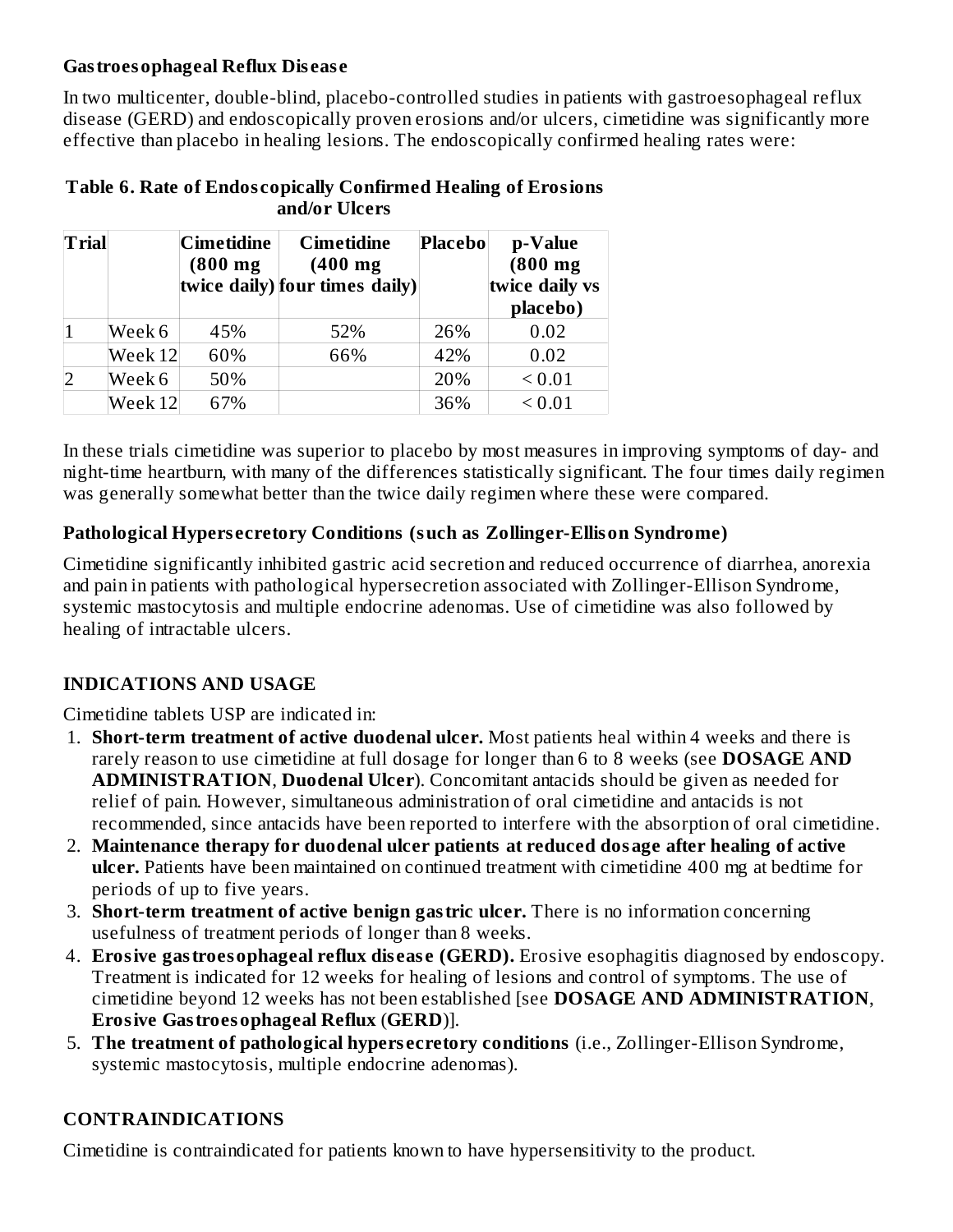## **PRECAUTIONS**

### **General**

Rare instances of cardiac arrhythmias and hypotension have been reported following the rapid administration of cimetidine hydrochloride by intravenous bolus.

Symptomatic response to cimetidine therapy does not preclude the presence of a gastric malignancy. There have been rare reports of transient healing of gastric ulcers despite subsequently documented malignancy.

Reversible confusional states (see **ADVERSE REACTIONS**) have been observed on occasion, predominantly, but not exclusively, in severely ill patients. Advancing age (50 or more years) and preexisting liver and/or renal disease appear to be contributing factors. In some patients these confusional states have been mild and have not required discontinuation of cimetidine therapy. In cases where discontinuation was judged necessary the condition was usually cleared within 3 to 4 days of drug withdrawal.

#### **Drug Interactions**

Cimetidine, apparently through an effect on certain microsomal enzyme systems, has been reported to reduce the hepatic metabolism of warfarin-type anticoagulants, phenytoin, propranolol, nifedipine, chlordiazepoxide, diazepam, certain tricyclic antidepressants, lidocaine, theophylline and metronidazole, thereby delaying elimination and increasing blood levels of these drugs.

Clinically significant effects have been reported with the warfarin anticoagulants; therefore, close monitoring of prothrombin time is recommended, and adjustment of the anticoagulant dose may be necessary when cimetidine is administered concomitantly. Interaction with phenytoin, lidocaine and theophylline has also been reported to produce adverse clinical effects.

However, a crossover study in healthy subjects receiving either cimetidine 300 mg four times daily or 800 mg at bedtime concomitantly with a 300 mg twice daily dosage of theophylline extended-release tablets (Theo-Dur $^{\circledR}$ \*) demonstrated less alteration in steady-state theophylline peak serum levels with the 800 mg at bedtime regimen, particularly in subjects aged 54 years and older. Data beyond ten days are not available. (Note: All patients receiving theophylline should be monitored appropriately, regardless of concomitant drug therapy.)

Dosage of the drugs mentioned above and other similarly metabolized drugs, particularly those of low therapeutic ratio or in patients with renal and/or hepatic impairment, may require adjustment when starting or stopping concomitantly administered cimetidine to maintain optimum therapeutic blood levels.

Alteration of pH may affect absorption of certain drugs (e.g., ketoconazole). If these products are needed, they should be given at least 2 hours before cimetidine administration.

Additional clinical experience may reveal other drugs affected by the concomitant administration of cimetidine.

## **Carcinogenesis, Mutagenesis, Impairment of Fertility**

In a 24 month toxicity study conducted in rats, at dose levels of 150, 378 and 950 mg/kg/day (approximately 8 to 48 times the recommended human dose), there was a small increase in the incidence of benign Leydig cell tumors in each dose group; when the combined drug-treated groups and control groups were compared, this increase reached statistical significance. In a subsequent 24 month study, there were no differences between the rats receiving 150 mg/kg/day and the untreated controls. However, a statistically significant increase in benign Leydig cell tumor incidence was seen in the rats that received 378 and 950 mg/kg/day. These tumors were common in control groups as well as treated groups and the difference became apparent only in aged rats.

Cimetidine has demonstrated a weak antiandrogenic effect. In animal studies this was manifested as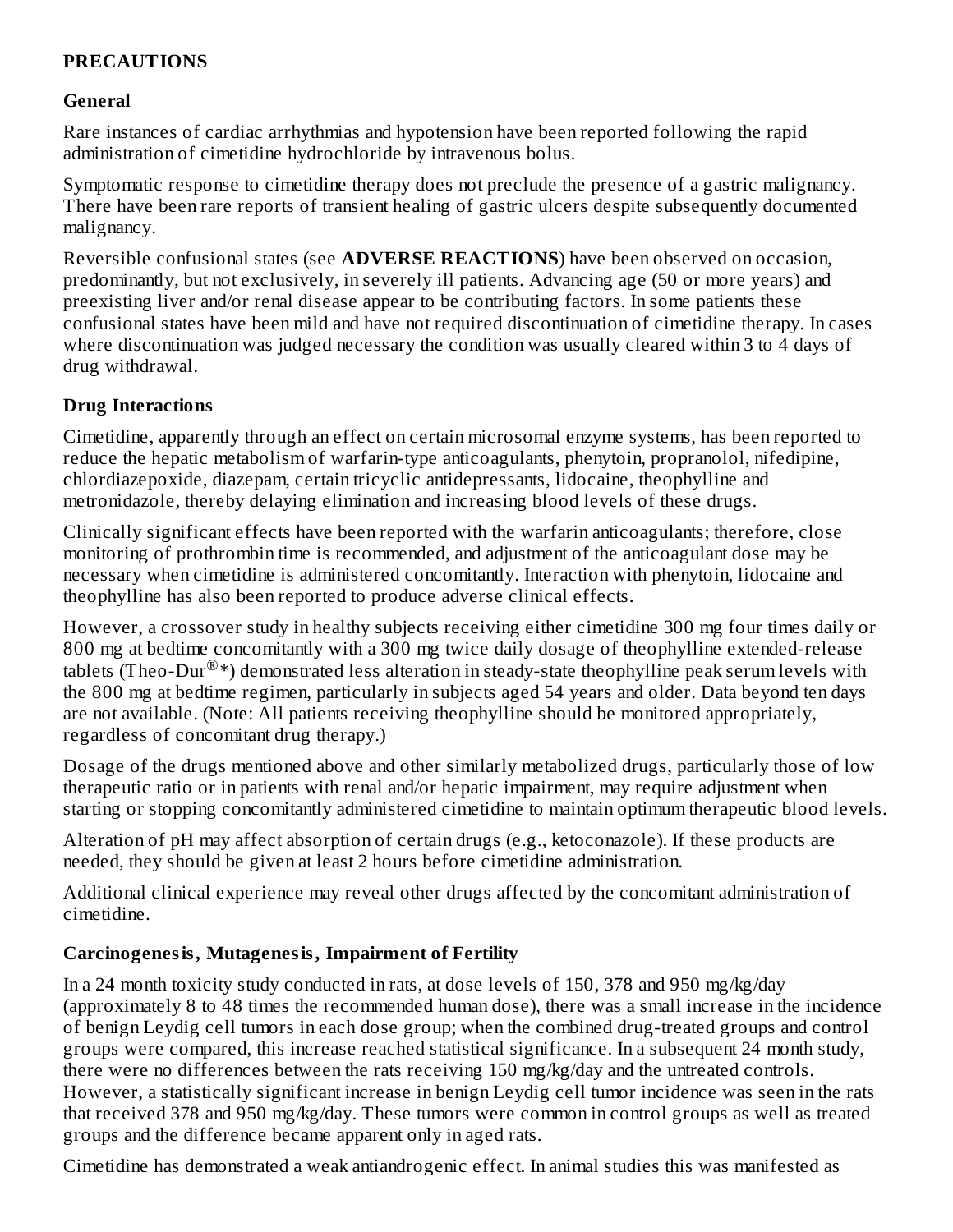reduced prostate and seminal vesicle weights. However, there was no impairment of mating performance or fertility, nor any harm to the fetus in these animals at doses 8 to 48 times the full therapeutic dose of cimetidine, as compared with controls. The cases of gynecomoastia seen in patients treated for one month or longer may be related to this effect.

In human studies, cimetidine has been shown to have no effect on spermatogenesis, sperm count, motility, morphology or *in vitro* fertilizing capacity.

### **Pregnancy**

*Teratogenic Effects*

## *Pregnancy category B*

Reproduction studies have been performed in rats, rabbits and mice at doses up to 40 times the normal human dose and have revealed no evidence of impaired fertility or harm to the fetus due to cimetidine. There are, however, no adequate and well-controlled studies in pregnant women. Because animal reproductive studies are not always predictive of human response, this drug should be used during pregnancy only if clearly needed.

## **Nursing Mothers**

Cimetidine is secreted in human milk and, as a general rule, nursing should not be undertaken while a patient is on this drug.

## **Pediatric Us e**

Clinical experience in pediatric patients is limited. Therefore, cimetidine therapy cannot be recommended for pediatric patients under 16, unless, in the judgment of the physician, anticipated benefits outweigh the potential risks. In very limited experience, doses of 20 to 40 mg/kg/day have been used.

#### **Immunocompromis ed Patients**

In immunocompromised patients, decreased gastric acidity, including that produced by acid-suppressing agents such as cimetidine, may increase the possibility of a hyperinfection of strongyloidiasis.

## **ADVERSE REACTIONS**

Adverse effects reported in patients taking cimetidine are described below by body system. Incidence figures of 1 in 100 and greater are generally derived from controlled clinical studies.

## **Gastrointestinal**

Diarrhea (usually mild) has been reported in approximately 1 in 100 patients.

## **CNS**

Headaches, ranging from mild to severe, have been reported in 3.5% of 924 patients taking 1600 mg/day, 2.1% of 2,225 patients taking 800 mg/day and 2.3% of 1,897 patients taking placebo. Dizziness and somnolence (usually mild) have been reported in approximately 1 in 100 patients on either 1600 mg/day or 800 mg/day.

Reversible confusional states, e.g., mental confusion, agitation, psychosis, depression, anxiety, hallucinations, disorientation, have been reported predominantly, but not exclusively, in severely ill patients. They have usually developed within 2 to 3 days of initiation of cimetidine therapy and have cleared within 3 to 4 days of discontinuation of the drug.

#### **Endocrine**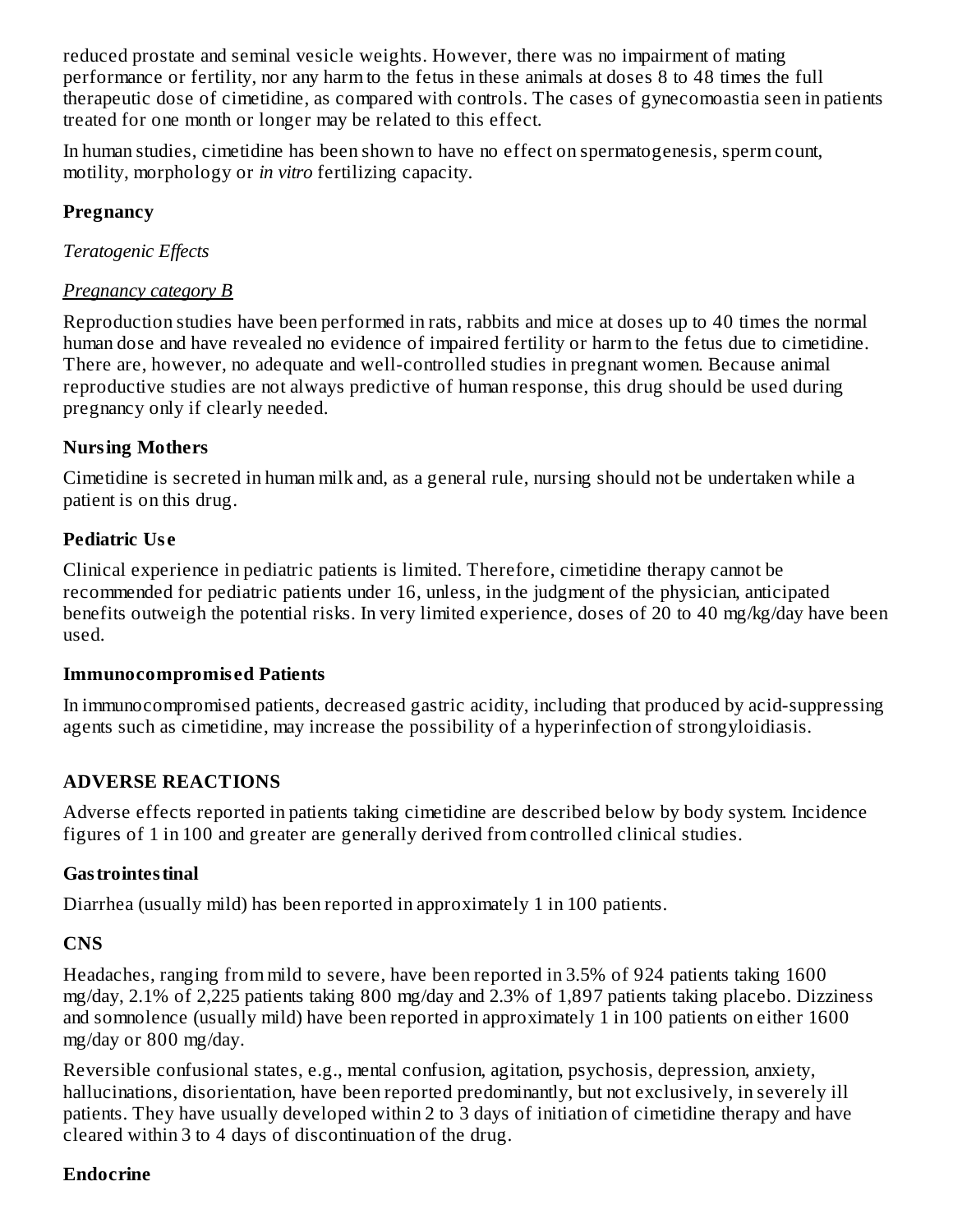Gynecomastia has been reported in patients treated for one month or longer. In patients being treated for pathological hypersecretory states, this occurred in about 4% of cases while in all others the incidence was 0.3% to 1% in various studies. No evidence of induced endocrine dysfunction was found, and the condition remained unchanged or returned toward normal with continuing cimetidine treatment.

Reversible impotence has been reported in patients with pathological hypersecretory disorders, e.g., Zollinger-Ellison Syndrome, receiving cimetidine, particularly in high doses for at least 12 months (range 12 to 79 months, mean 38 months). However, in large-scale surveillance studies at regular dosage, the incidence has not exceeded that commonly reported in the general population.

### **Hematologic**

Decreased white blood cell counts in cimetidine-treated patients (approximately 1 per 100,000 patients), including agranulocytosis (approximately 3 per million patients, have been reported, including a few reports of recurrence on rechallenge. Most of these reports were in patients who had serious concomitant illnesses and received drugs and/or treatment known to produce neutropenia. Thrombocytopenia (approximately 3 per million patients) and, very rarely, cases of pancytopenia or aplastic anemia have also been reported. As with some other  $\rm H_2$ -receptor antagonists, there have been extremely rare reports of immune hemolytic anemia.

### **Hepatobiliary**

Dose-related increases in serum transaminase have been reported. In most cases they did not progress with continued therapy and returned to normal at the end of therapy. There have been rare reports of cholestatic or mixed cholestatic-hepatocellular effects. These were usually reversible. Because of the predominance of cholestatic features, severe parenchymal injury is considered highly unlikely. However, as in the occasional liver injury with other  $\rm H_2$ -receptor antagonists, in exceedingly rare circumstances fatal outcomes have been reported.

There has been reported a single case of biopsy-proven periportal hepatic fibrosis in a patient receiving cimetidine.

Rare cases of pancreatitis, which cleared on withdrawal of the drug, have been reported.

#### **Hypers ensitivity**

Rare cases of fever and allergic reactions including anaphylaxis and hypersensitivity vasculitis, which cleared on withdrawal of the drug, have been reported.

#### **Renal**

Small, possibly dose-related increases in plasma creatinine, presumably due to competition for renal tubular secretion, are not uncommon and do not signify deteriorating renal function. Rare cases of interstitial nephritis and urinary retention, which cleared on withdrawal of the drug, have been reported.

#### **Cardiovas cular**

Rare cases of bradycardia, tachycardia and A-V heart block have been reported with  $\rm H_2$ -receptor antagonists.

#### **Mus culoskeletal**

There have been rare reports of reversible arthralgia and myalgia; exacerbation of joint symptoms in patients with preexisting arthritis has also been reported. Such symptoms have usually been alleviated by a reduction in cimetidine dosage. Rare cases of polymyositis have been reported, but no causal relationship has been established.

## **Integumental**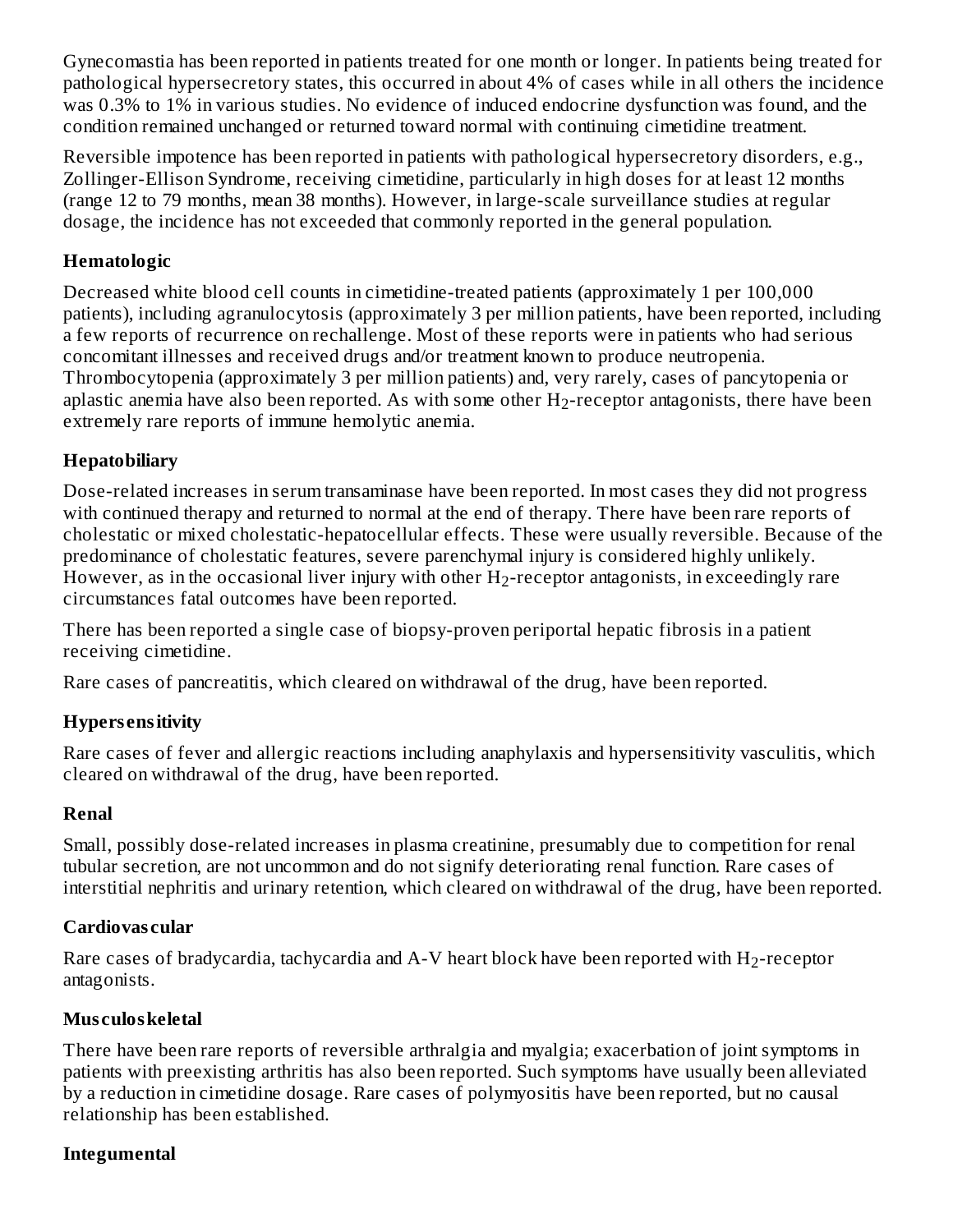Mild rash and, very rarely, cases of severe generalized skin reactions including Stevens-Johnson syndrome, epidermal necrolysis, erythema multiforme, exfoliative dermatitis and generalized exfoliative erythroderma have been reported with  $\rm H_2$ -receptor antagonists. Reversible alopecia has been reported very rarely.

### **Immune Function**

There have been extremely rare reports of strongyloidiasis hyperinfection in immunocompromised patients.

# **Respiratory**

A large epidemiological study suggested an increased risk of developing pneumonia in current users of histamine-2-receptor antagonists (H<sub>2</sub>RAs) compared to patients who had stopped H<sub>2</sub>RA treatment, with an observed adjusted relative risk of 1.63 (95% CI, 1.07 to 2.48). However, a causal relationship between use of  $\rm H_2RAs$  and pneumonia has not been established.

# **OVERDOSAGE**

Studies in animals indicate that toxic doses are associated with respiratory failure and tachycardia that may be controlled by assisted respiration and the administration of a beta-blocker.

Reported acute ingestions orally of up to 20 grams have been associated with transient adverse effects similar to those encountered in normal clinical experience. The usual measures to remove unabsorbed material from the gastrointestinal tract, clinical monitoring, and supportive therapy should be employed.

There have been reports of severe CNS symptoms, including unresponsiveness, following ingestion of between 20 and 40 grams of cimetidine, and extremely rare reports following concomitant use of multiple CNS active medications and ingestion of cimetidine at doses less than 20 grams. An elderly, terminally ill dehydrated patient with organic brain syndrome receiving concomitant antipsychotic agents and cimetidine 4800 mg intravenously over a 24 hour period experienced mental deterioration with reversal on cimetidine discontinuation.

There have been two deaths in adults who have been reported to ingest over 40 grams orally on a single occasion.

# **DOSAGE AND ADMINISTRATION**

# **Duodenal Ulcer**

# *Active Duodenal Ulcer*

Clinical studies have indicated that suppression of nocturnal acid is the most important factor in duodenal ulcer healing (see **CLINICAL PHARMACOLOGY**, *Acid Secretion*). This is supported by recent clinical trials (see **Clinical Trials**, Active duodenal ulcer). Therefore, there is no apparent rationale, except for familiarity with use, for treating with anything other than a once-daily at bedtime oral dosage regimen.

In a U.S. oral dose-ranging study of 400 mg at bedtime, 800 mg at bedtime and 1600 mg at bedtime, a continuous dose response relationship for ulcer healing was demonstrated.

However, 800 mg at bedtime is the dose of choice for most patients, as it provides a high healing rate (the difference between 800 mg at bedtime and 1600 mg at bedtime being small), maximal pain relief, a decreased potential for drug interactions (see **PRECAUTIONS**, **Drug Interactions**) and maximal patient convenience. Patients unhealed at four weeks, or those with persistent symptoms, have been shown to benefit from two to four weeks of continued therapy.

It has been shown that patients who both have an endoscopically demonstrated ulcer larger than 1 cm and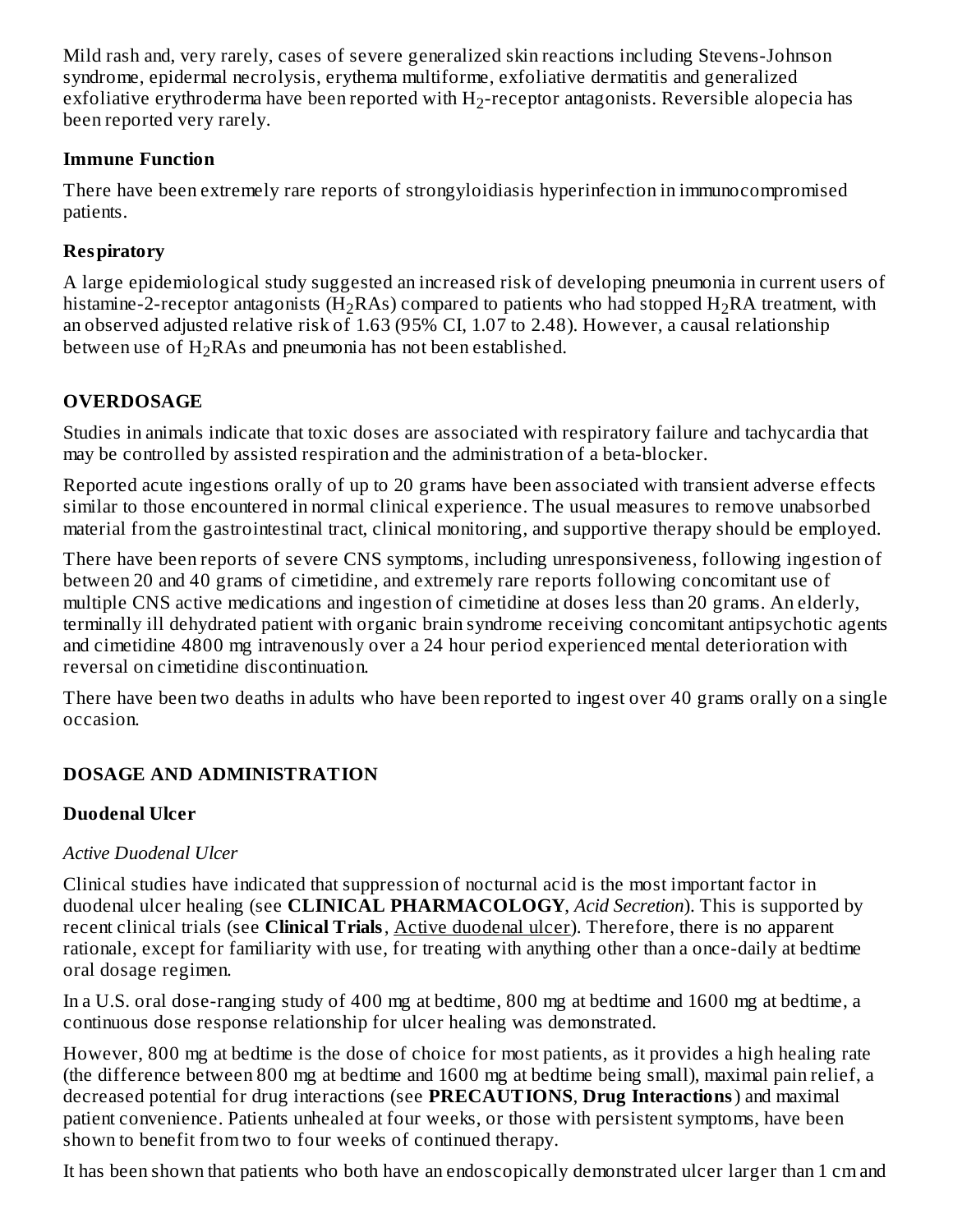are also heavy smokers (i.e., smoke one pack of cigarettes or more per day) are more difficult to heal. There is some evidence which suggests that more rapid healing can be achieved in this subpopulation with cimetidine 1600 mg at bedtime. While early pain relief with either 800 mg at bedtime or 1600 mg at bedtime is equivalent in all patients, 1600 mg at bedtime provides an appropriate alternative when it is important to ensure healing within four weeks for this subpopulation. Alternatively, approximately 94% of all patients will also heal in eight weeks with cimetidine 800 mg at bedtime.

Other cimetidine oral regimens in the U.S. which have been shown to be effective are: 300 mg four times daily, with meals and at bedtime, the original regimen with which U.S. physicians have the most experience, and 400 mg twice daily, in the morning and at bedtime (see **Clinical Trials**, Active duodenal ulcer).

Concomitant antacids should be given as needed for relief of pain. However, simultaneous administration of oral cimetidine and antacids is not recommended, since antacids have been reported to interfere with the absorption of cimetidine.

While healing with cimetidine often occurs during the first week or two, treatment should be continued for 4 to 6 weeks unless healing has been demonstrated by endoscopic examination.

### *Maintenance Therapy for Duodenal Ulcer*

In those patients requiring maintenance therapy, the recommended adult oral dose is 400 mg at bedtime.

### **Active Benign Gastric Ulcer**

The recommended adult oral dosage for short-term treatment of active benign gastric ulcer is 800 mg at bedtime, or 300 mg four times a day with meals and at bedtime. Controlled clinical studies were limited to six weeks of treatment (see **Clinical Trials**). 800 mg at bedtime is the preferred regimen for most patients based upon convenience and reduced potential for drug interactions. Symptomatic response to cimetidine does not preclude the presence of a gastric malignancy. It is important to follow gastric ulcer patients to assure rapid progress to complete healing.

#### **Erosive Gastroesophageal Reflux Dis eas e (GERD)**

The recommended adult oral dosage for the treatment of erosive esophagitis that has been diagnosed by endoscopy is 1600 mg daily in divided doses (800 mg twice daily or 400 mg four times daily) for 12 weeks. The use of cimetidine beyond 12 weeks has not been established.

#### **Pathological Hypers ecretory Conditions (such as Zollinger-Ellison Syndrome)**

Recommended adult oral dosage: 300 mg four times a day with meals at bedtime. In some patients it may be necessary to administer higher doses more frequently. Doses should be adjusted to individual patient needs, but should not usually exceed 2400 mg per day and should continue as long as clinically needed.

#### **Dosage Adjustments for Patients with Impaired Renal Function**

Patients with severely impaired renal function have been treated with cimetidine. However, such dosage has been very limited. On the basis of this experience the recommended dosage is 300 mg every 12 hours orally. Should the patient's condition require, the frequency of dosing may be increased to every 8 hours or even further with caution. In severe renal failure, accumulation may occur and the lower frequency of dosing comparable with an adequate patient response should be used. When liver impairment is also present, further reductions in dosage may be necessary. Hemodialysis reduces the level of circulating cimetidine. Ideally, the dosage schedule should be adjusted so that the timing of a scheduled dose coincides with the end of hemodialysis.

## **HOW SUPPLIED**

Product: 63629-1783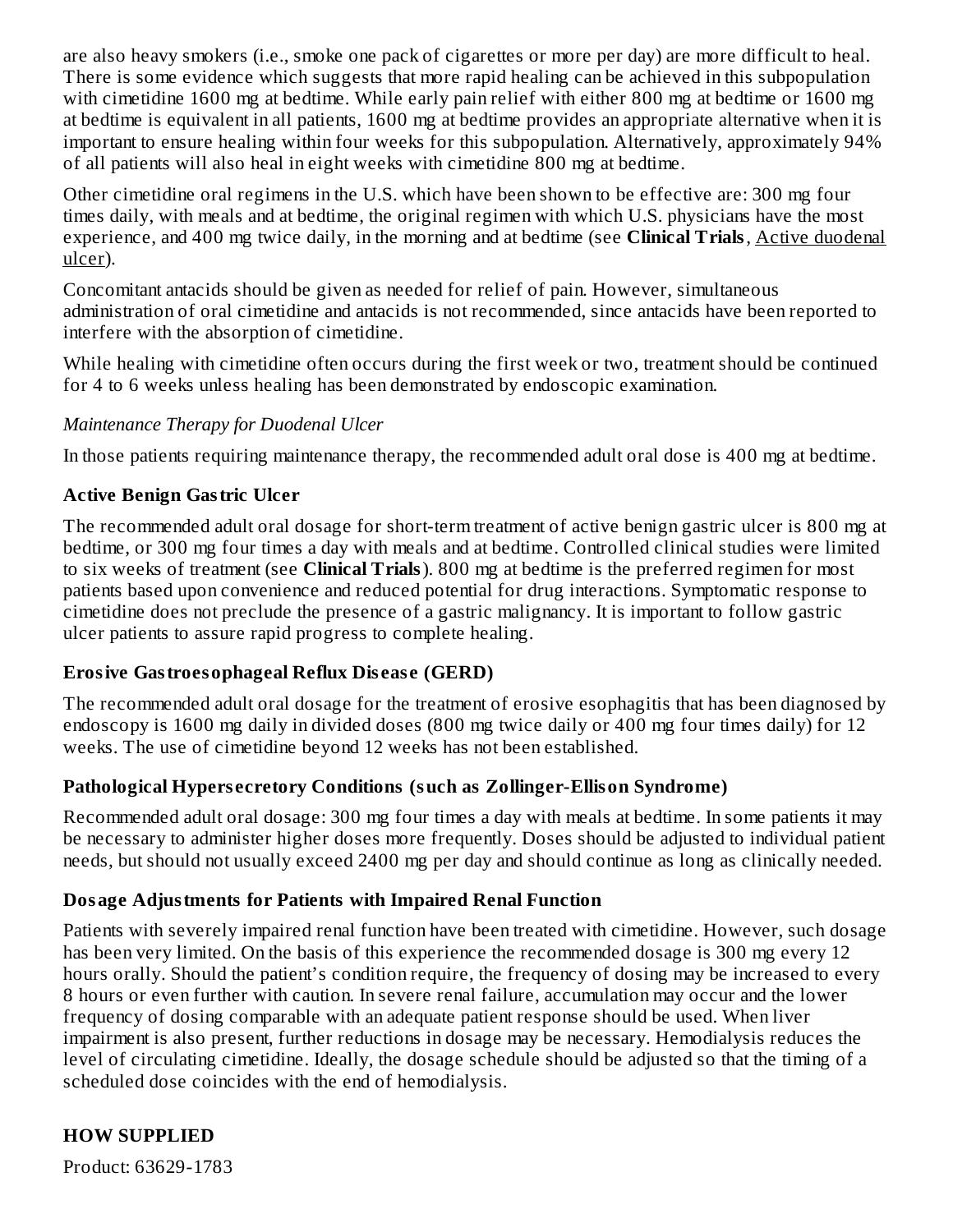NDC: 63629-1783-1 30 TABLET, FILM COATED in a BOTTLE NDC: 63629-1783-2 60 TABLET, FILM COATED in a BOTTLE NDC: 63629-1783-3 20 TABLET, FILM COATED in a BOTTLE NDC: 63629-1783-4 21 TABLET, FILM COATED in a BOTTLE NDC: 63629-1783-5 90 TABLET, FILM COATED in a BOTTLE NDC: 63629-1783-6 120 TABLET, FILM COATED in a BOTTLE NDC: 63629-1783-7 28 TABLET, FILM COATED in a BOTTLE Product: 63629-6886

#### **Cimetidine 300mg Tablet**



#### **340B CIMETIDINE 400MG TABLET**

|                                                 | Packaged by Bryant Ranch |               | Burbank, CA 91504                          |
|-------------------------------------------------|--------------------------|---------------|--------------------------------------------|
| <b>340B CIMETIDINE</b>                          |                          |               | <b>GREEN OVAL 400 : N 204</b>              |
|                                                 | <b>400MG TABLET</b>      | 93014         |                                            |
| Compare To:                                     |                          |               | Store at room temp of<br>20-25 C (68-77F)  |
| <b>CIMETIDINE 400MG T</b><br>NOVOPHARMA LIMITED |                          |               | Keep all drugs out of<br>reach of children |
| #30                                             | Exp: MM/YY               | <b>RXGnly</b> |                                            |
| NDC                                             | 6362968861               |               | 06886193014                                |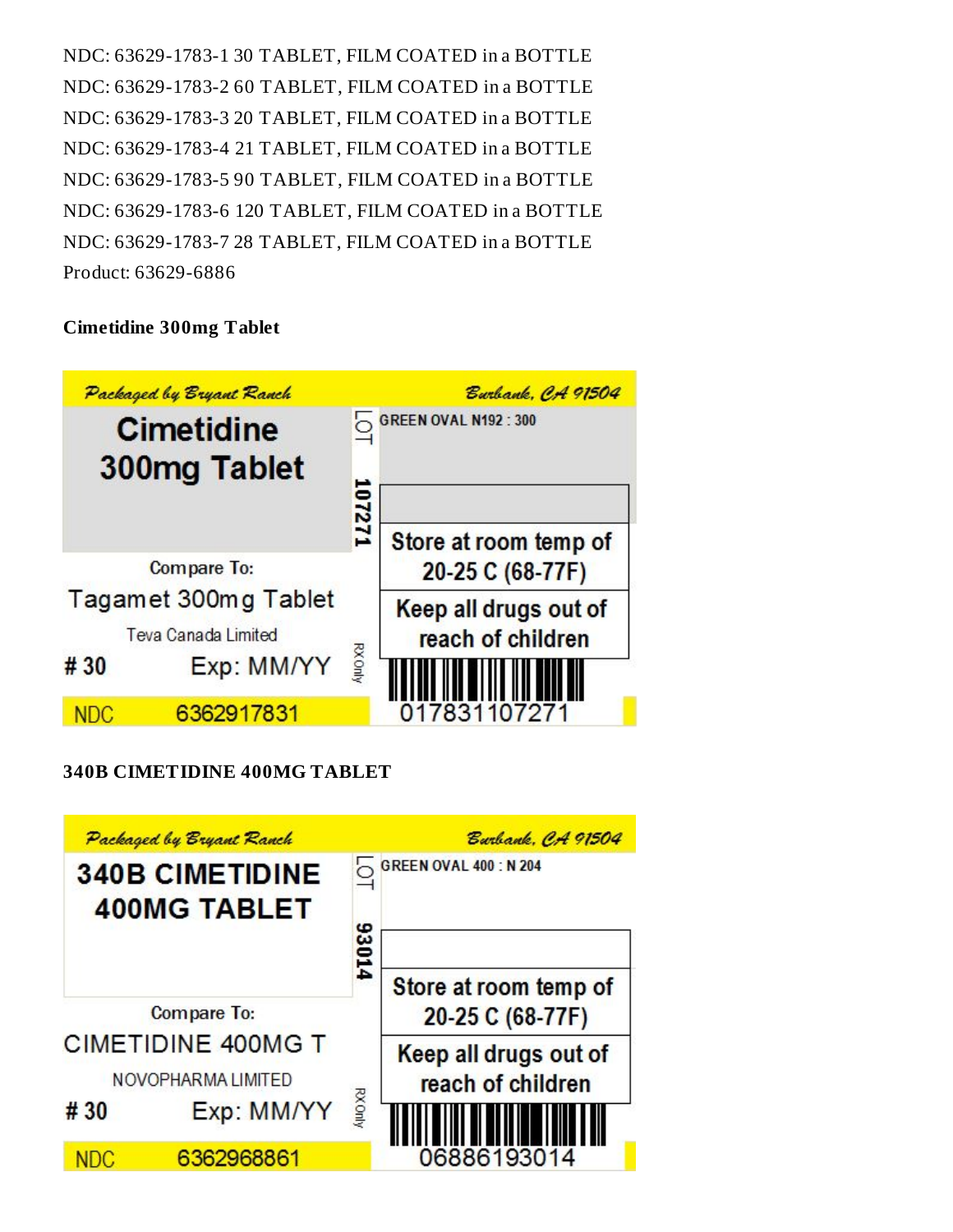## **CIMETIDINE**

cimetidine tablet, film coated

| Cimendine tablet, Tilli Coated |                                                                                         |                                                              |                     |                             |                  |                               |
|--------------------------------|-----------------------------------------------------------------------------------------|--------------------------------------------------------------|---------------------|-----------------------------|------------------|-------------------------------|
|                                |                                                                                         |                                                              |                     |                             |                  |                               |
| <b>Product Information</b>     |                                                                                         |                                                              |                     |                             |                  |                               |
| Product Type                   |                                                                                         | HUMAN PRESCRIPTION DRUG                                      | Item Code (Source)  |                             |                  | NDC:63629-1783(NDC:0093-8192) |
| <b>Route of Administration</b> |                                                                                         | ORAL                                                         |                     |                             |                  |                               |
|                                |                                                                                         |                                                              |                     |                             |                  |                               |
|                                |                                                                                         |                                                              |                     |                             |                  |                               |
|                                | <b>Active Ingredient/Active Moiety</b>                                                  |                                                              |                     |                             |                  |                               |
|                                |                                                                                         | <b>Ingredient Name</b>                                       |                     | <b>Basis of Strength</b>    |                  | Strength                      |
|                                |                                                                                         | CIMETIDINE (UNII: 80061L1WGD) (CIMETIDINE - UNII:80061L1WGD) |                     | <b>CIMETIDINE</b>           |                  | 300 mg                        |
|                                |                                                                                         |                                                              |                     |                             |                  |                               |
|                                |                                                                                         |                                                              |                     |                             |                  |                               |
| <b>Inactive Ingredients</b>    |                                                                                         |                                                              |                     |                             |                  |                               |
|                                |                                                                                         | <b>Ingredient Name</b>                                       |                     |                             |                  | Strength                      |
|                                | <b>STARCH, CORN (UNII: O8232NY3SJ)</b>                                                  |                                                              |                     |                             |                  |                               |
|                                | MAGNESIUM STEARATE (UNII: 70097M6I30)<br>MICRO CRYSTALLINE CELLULOSE (UNII: OP1R32D61U) |                                                              |                     |                             |                  |                               |
|                                | PO VIDONE K25 (UNII: K0 KQV10C35)                                                       |                                                              |                     |                             |                  |                               |
|                                | SO DIUM LAURYL SULFATE (UNII: 368GB5141J)                                               |                                                              |                     |                             |                  |                               |
|                                |                                                                                         | SODIUM STARCH GLYCOLATE TYPE A POTATO (UNII: 5856J3G2A2)     |                     |                             |                  |                               |
|                                | <b>CARNAUBA WAX (UNII: R12CBM0EIZ)</b>                                                  |                                                              |                     |                             |                  |                               |
|                                | HYPROMELLOSE, UNSPECIFIED (UNII: 3NXW29V3WO)                                            |                                                              |                     |                             |                  |                               |
|                                |                                                                                         | POLYETHYLENE GLYCOL, UNSPECIFIED (UNII: 3WJQ0SDW1A)          |                     |                             |                  |                               |
|                                | POLYSORBATE 80 (UNII: 6OZP39ZG8H)                                                       |                                                              |                     |                             |                  |                               |
| TALC (UNII: 7SEV7J4R1U)        |                                                                                         |                                                              |                     |                             |                  |                               |
|                                | <b>TITANIUM DIO XIDE</b> (UNII: 15FIX9V2JP)                                             |                                                              |                     |                             |                  |                               |
|                                | <b>TRIETHYL CITRATE (UNII: 8Z96QXD6UM)</b>                                              |                                                              |                     |                             |                  |                               |
|                                | D&C YELLOW NO. 10 (UNII: 35SW5USQ3G)                                                    |                                                              |                     |                             |                  |                               |
|                                | FD&C BLUE NO. 1 (UNII: H3R47K3TBD)                                                      |                                                              |                     |                             |                  |                               |
|                                | FD&C YELLOW NO. 6 (UNII: H77VEI93A8)                                                    |                                                              |                     |                             |                  |                               |
|                                |                                                                                         |                                                              |                     |                             |                  |                               |
| <b>Product Characteristics</b> |                                                                                         |                                                              |                     |                             |                  |                               |
| Color                          | GREEN (dark green)                                                                      |                                                              | <b>Score</b>        |                             | no score         |                               |
| <b>Shape</b>                   | <b>OVAL</b>                                                                             |                                                              | Size                |                             | 14 <sub>mm</sub> |                               |
| Flavor                         |                                                                                         |                                                              | <b>Imprint Code</b> |                             | N192;300         |                               |
| <b>Contains</b>                |                                                                                         |                                                              |                     |                             |                  |                               |
|                                |                                                                                         |                                                              |                     |                             |                  |                               |
|                                |                                                                                         |                                                              |                     |                             |                  |                               |
| <b>Packaging</b>               |                                                                                         |                                                              |                     |                             |                  |                               |
| <b>Item Code</b><br>#          |                                                                                         | <b>Package Description</b>                                   |                     | <b>Marketing Start Date</b> |                  | <b>Marketing End Date</b>     |
| 1 NDC:63629-1783-1             |                                                                                         | 30 in 1 BOTTLE; Type 0: Not a Combination Product            | 01/19/2005          |                             |                  |                               |
| 2 NDC:63629-1783-2             |                                                                                         | 60 in 1 BOTTLE; Type 0: Not a Combination Product            | 01/19/2005          |                             |                  |                               |
| 3 NDC:63629-1783-3             |                                                                                         | 20 in 1 BOTTLE; Type 0: Not a Combination Product            | 01/19/2005          |                             |                  |                               |
| 4 NDC:63629-1783-4             |                                                                                         | 21 in 1 BOTTLE; Type 0: Not a Combination Product            | 01/19/2005          |                             |                  |                               |
|                                |                                                                                         |                                                              |                     |                             |                  |                               |

**5** NDC:63629-1783-5 90 in 1 BOTTLE; Type 0: Not a Combination Product 0 1/19/2005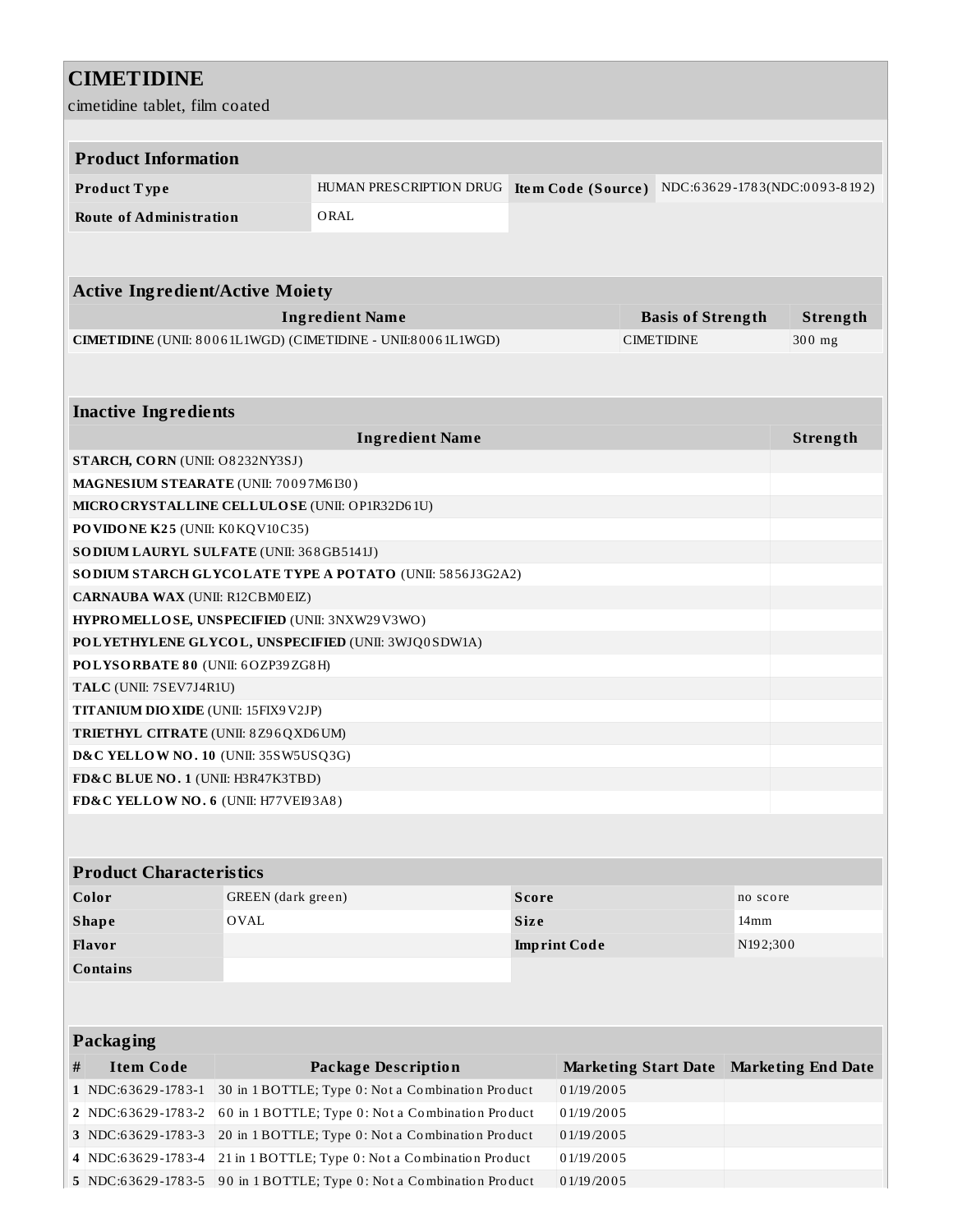| 6 NDC:63629-1783-6                              |                    | 120 in 1 BOTTLE; Type 0: Not a Combination Product                                 |              | 01/19/2005 |  |                          |                           |          |
|-------------------------------------------------|--------------------|------------------------------------------------------------------------------------|--------------|------------|--|--------------------------|---------------------------|----------|
|                                                 |                    | 7 NDC:63629-1783-7 28 in 1 BOTTLE; Type 0: Not a Combination Product<br>01/19/2005 |              |            |  |                          |                           |          |
|                                                 |                    |                                                                                    |              |            |  |                          |                           |          |
|                                                 |                    |                                                                                    |              |            |  |                          |                           |          |
|                                                 |                    |                                                                                    |              |            |  |                          |                           |          |
| <b>Marketing Information</b>                    |                    |                                                                                    |              |            |  |                          |                           |          |
| <b>Marketing Category</b>                       |                    | <b>Application Number or Monograph Citation</b><br><b>Marketing Start Date</b>     |              |            |  |                          | <b>Marketing End Date</b> |          |
| <b>ANDA</b>                                     | ANDA074151         |                                                                                    |              | 11/24/2003 |  |                          |                           |          |
|                                                 |                    |                                                                                    |              |            |  |                          |                           |          |
|                                                 |                    |                                                                                    |              |            |  |                          |                           |          |
| <b>CIMETIDINE</b>                               |                    |                                                                                    |              |            |  |                          |                           |          |
| cimetidine tablet, film coated                  |                    |                                                                                    |              |            |  |                          |                           |          |
|                                                 |                    |                                                                                    |              |            |  |                          |                           |          |
| <b>Product Information</b>                      |                    |                                                                                    |              |            |  |                          |                           |          |
|                                                 |                    | <b>HUMAN PRESCRIPTION</b>                                                          | Item Code    |            |  | NDC:63629-6886(NDC:0093- |                           |          |
| Product Type                                    |                    | <b>DRUG</b>                                                                        | (Source)     |            |  | 8204)                    |                           |          |
| <b>Route of Administration</b>                  |                    | ORAL                                                                               |              |            |  |                          |                           |          |
|                                                 |                    |                                                                                    |              |            |  |                          |                           |          |
|                                                 |                    |                                                                                    |              |            |  |                          |                           |          |
| <b>Active Ingredient/Active Moiety</b>          |                    |                                                                                    |              |            |  |                          |                           |          |
|                                                 |                    | <b>Ingredient Name</b>                                                             |              |            |  | <b>Basis of Strength</b> |                           | Strength |
|                                                 |                    | CIMETIDINE (UNII: 80061L1WGD) (CIMETIDINE - UNII:80061L1WGD)                       |              |            |  | <b>CIMETIDINE</b>        |                           | 400 mg   |
|                                                 |                    |                                                                                    |              |            |  |                          |                           |          |
|                                                 |                    |                                                                                    |              |            |  |                          |                           |          |
| <b>Inactive Ingredients</b>                     |                    |                                                                                    |              |            |  |                          |                           |          |
|                                                 |                    | <b>Ingredient Name</b>                                                             |              |            |  |                          |                           | Strength |
| STARCH, CORN (UNII: O8232NY3SJ)                 |                    |                                                                                    |              |            |  |                          |                           |          |
| MAGNESIUM STEARATE (UNII: 70097M6I30)           |                    |                                                                                    |              |            |  |                          |                           |          |
| MICRO CRYSTALLINE CELLULO SE (UNII: OP1R32D61U) |                    |                                                                                    |              |            |  |                          |                           |          |
| PO VIDO NE K25 (UNII: K0 KQ V10 C35)            |                    |                                                                                    |              |            |  |                          |                           |          |
| SO DIUM LAURYL SULFATE (UNII: 368GB5141J)       |                    |                                                                                    |              |            |  |                          |                           |          |
|                                                 |                    | SO DIUM STARCH GLYCOLATE TYPE A POTATO (UNII: 5856J3G2A2)                          |              |            |  |                          |                           |          |
| CARNAUBA WAX (UNII: R12CBM0EIZ)                 |                    |                                                                                    |              |            |  |                          |                           |          |
| HYPROMELLOSE, UNSPECIFIED (UNII: 3NXW29V3WO)    |                    |                                                                                    |              |            |  |                          |                           |          |
|                                                 |                    | POLYETHYLENE GLYCOL, UNSPECIFIED (UNII: 3WJQ0SDW1A)                                |              |            |  |                          |                           |          |
| POLYSORBATE 80 (UNII: 6OZP39ZG8H)               |                    |                                                                                    |              |            |  |                          |                           |          |
| TALC (UNII: 7SEV7J4R1U)                         |                    |                                                                                    |              |            |  |                          |                           |          |
| TITANIUM DIO XIDE (UNII: 15FIX9V2JP)            |                    |                                                                                    |              |            |  |                          |                           |          |
| TRIETHYL CITRATE (UNII: 8Z96QXD6UM)             |                    |                                                                                    |              |            |  |                          |                           |          |
| D&C YELLOW NO. 10 (UNII: 35SW5USQ3G)            |                    |                                                                                    |              |            |  |                          |                           |          |
| FD&C BLUE NO. 1 (UNII: H3R47K3TBD)              |                    |                                                                                    |              |            |  |                          |                           |          |
| FD&C YELLOW NO. 6 (UNII: H77VEI93A8)            |                    |                                                                                    |              |            |  |                          |                           |          |
|                                                 |                    |                                                                                    |              |            |  |                          |                           |          |
|                                                 |                    |                                                                                    |              |            |  |                          |                           |          |
| <b>Product Characteristics</b>                  |                    |                                                                                    |              |            |  |                          |                           |          |
| Color                                           | GREEN (dark green) |                                                                                    | <b>Score</b> |            |  |                          | 2 pieces                  |          |
| <b>Shape</b>                                    | <b>OVAL</b>        |                                                                                    | <b>Size</b>  |            |  |                          | $16 \,\mathrm{mm}$        |          |
| Flavor<br><b>Imprint Code</b><br>N;204;400      |                    |                                                                                    |              |            |  |                          |                           |          |